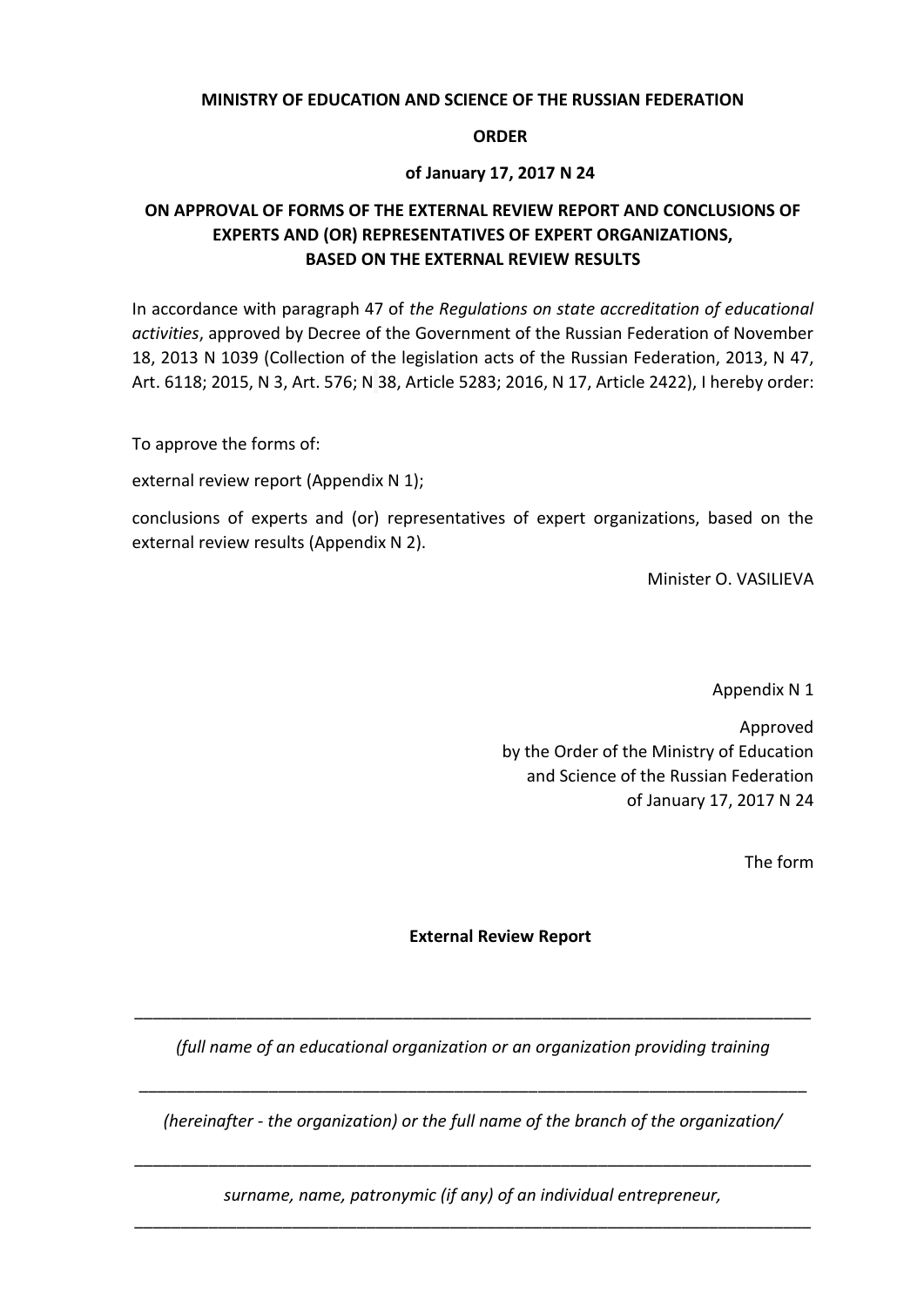\_\_\_\_\_\_\_\_\_\_\_\_\_\_\_\_\_\_\_\_\_\_\_\_\_\_\_\_\_\_\_\_\_\_\_\_\_\_\_\_\_\_\_\_\_\_\_\_\_\_\_\_\_\_\_\_\_\_\_\_\_\_\_\_\_\_\_\_\_\_\_\_\_

*(place(s) of location of the organization (branch of the organization)/*

*place of residence of an individual entrepreneur)*

\_\_\_\_\_\_\_\_\_\_\_\_\_\_\_\_\_\_\_\_\_\_\_\_\_\_\_\_\_\_\_\_\_\_\_\_\_\_\_\_\_\_\_\_\_\_\_\_\_\_\_\_\_\_\_\_\_\_\_\_\_\_\_\_\_\_\_\_\_\_\_\_\_

on the basic study program:\_\_\_\_\_\_\_\_\_\_\_\_\_\_\_\_\_\_\_\_\_\_\_\_\_\_\_\_\_\_\_\_\_\_\_\_\_\_\_\_\_\_\_\_\_\_\_\_\_\_

(education level,

*code, name of the integrated group of professions, specialties and fields of training <1>,*

\_\_\_\_\_\_\_\_\_\_\_\_\_\_\_\_\_\_\_\_\_\_\_\_\_\_\_\_\_\_\_\_\_\_\_\_\_\_\_\_\_\_\_\_\_\_\_\_\_\_\_\_\_\_\_\_\_\_\_\_\_\_\_\_\_\_\_\_\_\_\_\_

*code of the profession, specialty and training direction <1>)*

\_\_\_\_\_\_\_\_\_\_\_\_\_\_\_\_\_\_\_\_\_\_\_\_\_\_\_\_\_\_\_\_\_\_\_\_\_\_\_\_\_\_\_\_\_\_\_\_\_\_\_\_\_\_\_\_\_\_\_\_\_\_\_\_\_\_\_\_\_\_\_\_

implemented at the following address (s):

The external review was carried out by the expert (representative of the expert organization)

\_\_\_\_\_\_\_\_\_\_\_\_\_\_\_\_\_\_\_\_\_\_\_\_\_\_\_\_\_\_\_\_\_\_\_\_\_\_\_\_\_\_\_\_\_\_\_\_\_\_\_\_\_\_\_\_\_\_\_\_\_\_\_\_\_\_\_\_\_\_\_\_

\_\_\_\_\_\_\_\_\_\_\_\_\_\_\_\_\_\_\_\_\_\_\_\_\_\_\_\_\_\_\_\_\_\_\_\_\_\_\_\_\_\_\_\_\_\_\_\_\_\_\_\_\_\_\_\_\_\_\_\_\_\_\_\_\_\_\_\_\_\_\_\_

\_\_\_\_\_\_\_\_\_\_\_\_\_\_\_\_\_\_\_\_\_\_\_\_\_\_\_\_\_\_\_\_\_\_\_\_\_\_\_\_\_\_\_\_\_\_\_\_\_\_\_\_\_\_\_\_\_\_\_\_\_\_\_\_\_\_\_\_\_\_\_\_

*(surname, name, patronymic (if any)*

*(full name of certified expert organization)*

\_\_\_\_\_\_\_\_\_\_\_\_\_\_\_\_\_\_\_\_\_\_\_\_\_\_\_\_\_\_\_\_\_\_\_\_\_\_\_\_\_\_\_\_\_\_\_\_\_\_\_\_\_\_\_\_\_\_\_\_\_\_\_\_\_\_\_\_\_\_\_\_\_

in accordance with

*(details of the executive order of the accreditation body)*

During the external review, the following documents and / or materials submitted by the organization (branch of the organization) / individual entrepreneur were analyzed, and (or) documents and materials posted by the organization (branch of the organization) on the official website on the Internet (in any) were used:

\_\_\_\_\_\_\_\_\_\_\_\_\_\_\_\_\_\_\_\_\_\_\_\_\_\_\_\_\_\_\_\_\_\_\_\_\_\_\_\_\_\_\_\_\_\_\_\_\_\_\_\_\_\_\_\_\_\_\_\_\_\_\_\_\_\_\_\_\_\_\_\_\_ \_\_\_\_\_\_\_\_\_\_\_\_\_\_\_\_\_\_\_\_\_\_\_\_\_\_\_\_\_\_\_\_\_\_\_\_\_\_\_\_\_\_\_\_\_\_\_\_\_\_\_\_\_\_\_\_\_\_\_\_\_\_\_\_\_\_\_\_\_\_\_\_\_ \_\_\_\_\_\_\_\_\_\_\_\_\_\_\_\_\_\_\_\_\_\_\_\_\_\_\_\_\_\_\_\_\_\_\_\_\_\_\_\_\_\_\_\_\_\_\_\_\_\_\_\_\_\_\_\_\_\_\_\_\_\_\_\_\_\_\_\_\_\_\_\_\_ \_\_\_\_\_\_\_\_\_\_\_\_\_\_\_\_\_\_\_\_\_\_\_\_\_\_\_\_\_\_\_\_\_\_\_\_\_\_\_\_\_\_\_\_\_\_\_\_\_\_\_\_\_\_\_\_\_\_\_\_\_\_\_\_\_\_\_\_\_\_\_\_\_ \_\_\_\_\_\_\_\_\_\_\_\_\_\_\_\_\_\_\_\_\_\_\_\_\_\_\_\_\_\_\_\_\_\_\_\_\_\_\_\_\_\_\_\_\_\_\_\_\_\_\_\_\_\_\_\_\_\_\_\_\_\_\_\_\_\_\_\_\_\_\_\_\_ \_\_\_\_\_\_\_\_\_\_\_\_\_\_\_\_\_\_\_\_\_\_\_\_\_\_\_\_\_\_\_\_\_\_\_\_\_\_\_\_\_\_\_\_\_\_\_\_\_\_\_\_\_\_\_\_\_\_\_\_\_\_\_\_\_\_\_\_\_\_\_\_\_ \_\_\_\_\_\_\_\_\_\_\_\_\_\_\_\_\_\_\_\_\_\_\_\_\_\_\_\_\_\_\_\_\_\_\_\_\_\_\_\_\_\_\_\_\_\_\_\_\_\_\_\_\_\_\_\_\_\_\_\_\_\_\_\_\_\_\_\_\_\_\_\_\_ \_\_\_\_\_\_\_\_\_\_\_\_\_\_\_\_\_\_\_\_\_\_\_\_\_\_\_\_\_\_\_\_\_\_\_\_\_\_\_\_\_\_\_\_\_\_\_\_\_\_\_\_\_\_\_\_\_\_\_\_\_\_\_\_\_\_\_\_\_\_\_\_\_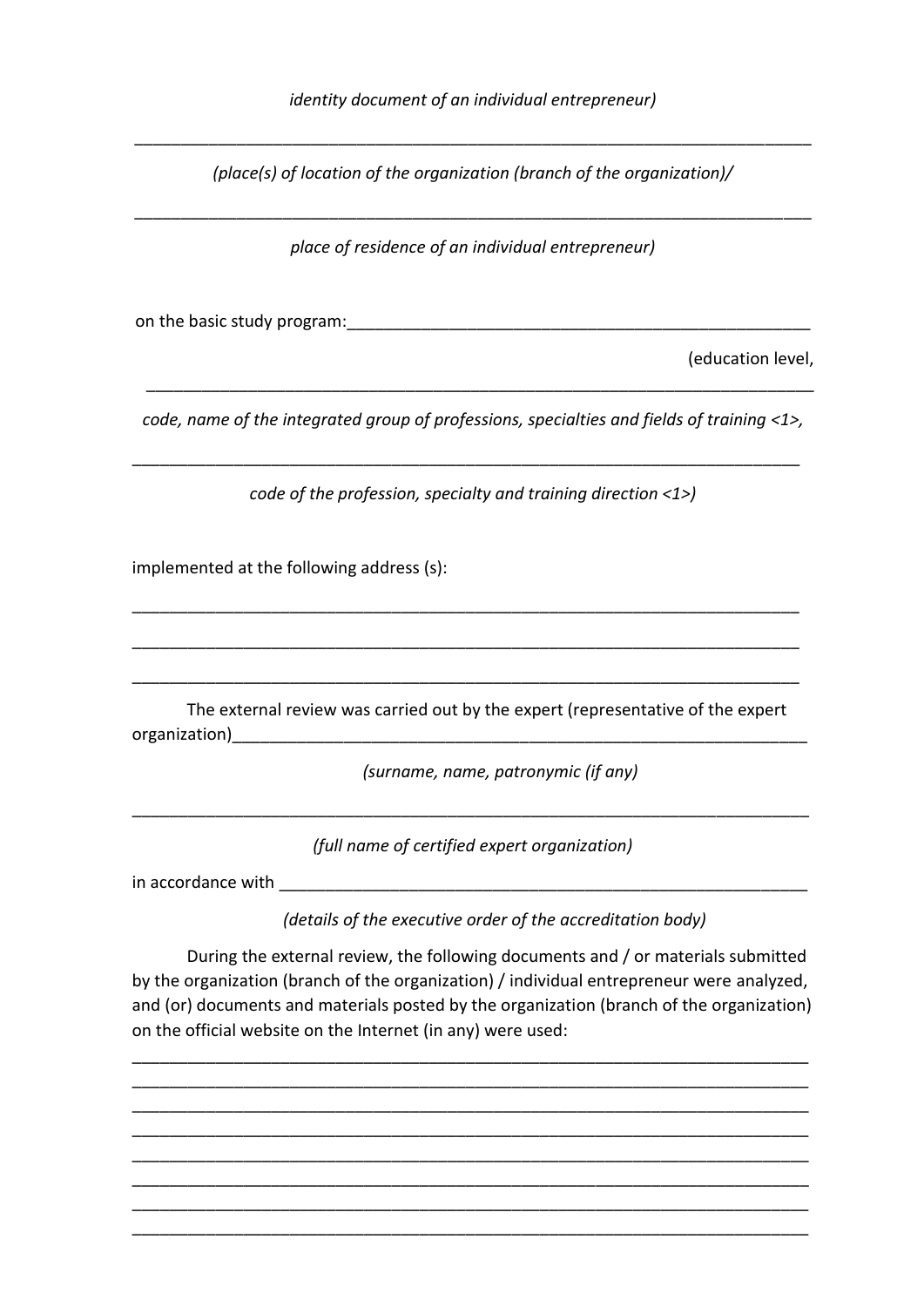During the external review, the following non-compliances of the content and quality of students' training (quality of students' training <2>) in the organization (branch of the organization) / individual entrepreneur with the federal state educational standard of the basic study program, declared for state accreditation were revealed

\_\_\_\_\_\_\_\_\_\_\_\_\_\_\_\_\_\_\_\_\_\_\_\_\_\_\_\_\_\_\_\_\_\_\_\_\_\_\_\_\_\_\_\_\_\_\_\_\_\_\_\_\_\_\_\_\_\_\_\_\_\_\_\_\_\_\_\_\_\_\_\_\_ \_\_\_\_\_\_\_\_\_\_\_\_\_\_\_\_\_\_\_\_\_\_\_\_\_\_\_\_\_\_\_\_\_\_\_\_\_\_\_\_\_\_\_\_\_\_\_\_\_\_\_\_\_\_\_\_\_\_\_\_\_\_\_\_\_\_\_\_\_\_\_\_\_ \_\_\_\_\_\_\_\_\_\_\_\_\_\_\_\_\_\_\_\_\_\_\_\_\_\_\_\_\_\_\_\_\_\_\_\_\_\_\_\_\_\_\_\_\_\_\_\_\_\_\_\_\_\_\_\_\_\_\_\_\_\_\_\_\_\_\_\_\_\_\_\_\_ \_\_\_\_\_\_\_\_\_\_\_\_\_\_\_\_\_\_\_\_\_\_\_\_\_\_\_\_\_\_\_\_\_\_\_\_\_\_\_\_\_\_\_\_\_\_\_\_\_\_\_\_\_\_\_\_\_\_\_\_\_\_\_\_\_\_\_\_\_\_\_\_\_ \_\_\_\_\_\_\_\_\_\_\_\_\_\_\_\_\_\_\_\_\_\_\_\_\_\_\_\_\_\_\_\_\_\_\_\_\_\_\_\_\_\_\_\_\_\_\_\_\_\_\_\_\_\_\_\_\_\_\_\_\_\_\_\_\_\_\_\_\_\_\_\_

*(education level, code and name of the profession, specialty and field of training (if any),* \_\_\_\_\_\_\_\_\_\_\_\_\_\_\_\_\_\_\_\_\_\_\_\_\_\_\_\_\_\_\_\_\_\_\_\_\_\_\_\_\_\_\_\_\_\_\_\_\_\_\_\_\_\_\_\_\_\_\_\_\_\_\_\_\_\_\_\_\_\_\_\_\_

\_\_\_\_\_\_\_\_\_\_\_\_\_\_\_\_\_\_\_\_\_\_\_\_\_\_\_\_\_\_\_\_\_\_\_\_\_\_\_\_\_\_\_\_\_\_\_\_\_\_\_\_\_\_\_\_\_\_\_\_\_\_\_\_\_\_\_\_\_\_\_\_\_

*details of the Order of the Ministry of Education and Science of the Russian Federation* \_\_\_\_\_\_\_\_\_\_\_\_\_\_\_\_\_\_\_\_\_\_\_\_\_\_\_\_\_\_\_\_\_\_\_\_\_\_\_\_\_\_\_\_\_\_\_\_\_\_\_\_\_\_\_\_\_\_\_\_\_\_\_\_\_\_\_\_\_\_\_\_\_

*of the corresponding federal state educational standard) (hereinafter - FSES) <3>,*

which are confirmed by the following documents and (or) materials:

| $\mathbf{1}$ | (copy on __ pages);          |
|--------------|------------------------------|
| 2)           | _(copy on __ pages);         |
| 3)           | ( copy on __ pages);         |
| 4)           | $($ copy on $\equiv$ pages). |

The following documents and / or materials requested by the expert (the representative of the expert organization) <4> were not submitted for the external review: 1)\_\_\_\_\_\_\_\_\_\_\_\_\_\_\_\_\_\_\_\_\_\_\_\_\_\_\_\_\_\_\_\_\_\_\_\_\_\_\_\_\_\_\_\_\_\_\_\_\_\_\_\_\_\_\_\_\_\_\_\_\_\_\_\_\_\_\_\_\_\_\_ 2) \_\_\_\_\_\_\_\_\_\_\_\_\_\_\_\_\_\_\_\_\_\_\_\_\_\_\_\_\_\_\_\_\_\_\_\_\_\_\_\_\_\_\_\_\_\_\_\_\_\_\_\_\_\_\_\_\_\_\_\_\_\_\_\_\_\_\_\_\_\_\_ 3) \_\_\_\_\_\_\_\_\_\_\_\_\_\_\_\_\_\_\_\_\_\_\_\_\_\_\_\_\_\_\_\_\_\_\_\_\_\_\_\_\_\_\_\_\_\_\_\_\_\_\_\_\_\_\_\_\_\_\_\_\_\_\_\_\_\_\_\_\_\_ 4)

\_\_\_\_\_\_\_\_\_\_\_\_\_\_\_\_\_\_\_\_\_\_\_\_\_\_\_\_\_\_\_\_\_\_\_\_\_\_\_\_\_\_\_\_\_\_\_\_\_\_\_\_\_\_\_\_\_\_\_\_\_\_\_\_\_\_\_\_\_\_\_\_\_

## **CONCLUSIONS**

Upon the results of the external review of the basic study program \_\_\_\_\_\_\_\_\_\_\_

*(level of education)*

*(code, name of an integrated group of professions, specialties and fields of training) <1>*

\_\_\_\_\_\_\_\_\_\_\_\_\_\_\_\_\_\_\_\_\_\_\_\_\_\_\_\_\_\_\_\_\_\_\_\_\_\_\_\_\_\_\_\_\_\_\_\_\_\_\_\_\_\_\_\_\_\_\_\_\_\_\_\_\_\_\_\_\_\_\_\_\_

*(code, name of profession, specialty and field of training<1>*

*\_\_\_\_\_\_\_\_\_\_\_\_\_\_\_\_\_\_\_\_\_\_\_\_\_\_\_\_\_\_\_\_\_\_\_\_\_\_\_\_\_\_\_\_\_\_\_\_\_\_\_\_\_\_\_\_\_\_\_\_\_\_\_\_\_\_\_\_\_\_\_\_*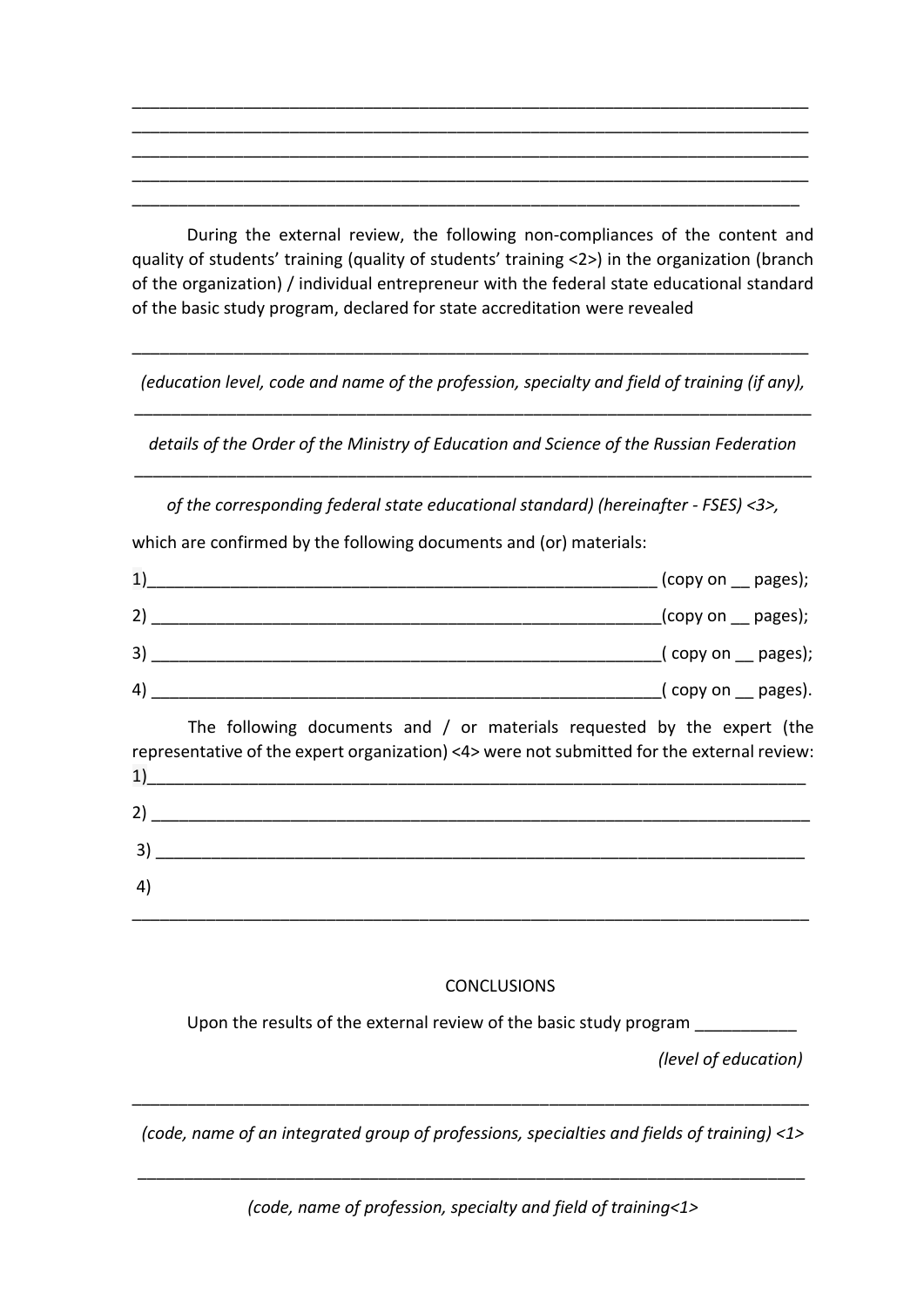implemented (in)

(*full name of organization /* \_\_\_\_\_\_\_\_\_\_\_\_\_\_\_\_\_\_\_\_\_\_\_\_\_\_\_\_\_\_\_\_\_\_\_\_\_\_\_\_\_\_\_\_\_\_\_\_\_\_\_\_\_\_\_\_\_\_\_\_\_\_\_\_\_\_\_\_\_\_\_\_\_

*full name of the branch of the organization /* \_\_\_\_\_\_\_\_\_\_\_\_\_\_\_\_\_\_\_\_\_\_\_\_\_\_\_\_\_\_\_\_\_\_\_\_\_\_\_\_\_\_\_\_\_\_\_\_\_\_\_\_\_\_\_\_\_\_\_\_\_\_\_\_\_\_\_\_\_\_\_\_\_

\_\_\_\_\_\_\_\_\_\_\_\_\_\_\_\_\_\_\_\_\_\_\_\_\_\_\_\_\_\_\_\_\_\_\_\_\_\_\_\_\_\_\_\_\_\_\_\_\_\_\_\_\_\_\_\_\_\_\_\_\_\_\_\_\_\_\_\_\_\_\_\_\_,

*surname, name, patronymic (if any) of the individual entrepreneur)* 

I've determined\_\_\_\_\_\_\_\_\_\_\_\_\_\_\_\_\_\_\_\_\_\_\_\_\_\_\_\_\_ of the content and quality of training

 *(compliance / non-compliance)*

(quality of students' training <2>) with FSES.

The external review report on the professional study program containing information constituting a state secret and declared for the accreditation external review <5> does not contain information constituting state secrets.

The expert

(the representative of the expert organization) \_\_\_\_\_\_\_\_\_ \_\_\_\_\_\_\_\_\_\_\_\_\_\_\_\_ \_\_\_\_\_\_\_\_\_

*(signature) (surname, name, patronymic name (if any), (date)*

Note:

During the external review of a study program implemented by a private educational organization with a religious organization as the founder (except theological educational organizations), or of a study program implemented by a theological educational organization, the FSES compliance of the teaching staff's education and qualification is determined taking into account the information on the qualifications of those with theological degrees and theological titles.

 $-$ 

<1> for professional study programs

<2> For study programs implemented by the educational standards established by the educational institution of higher education independently in accordance with part 10 of Article 11 of the Federal Law "On Education in the Russian Federation"of December 29, 2012 N 273-FL (Collection of the legislation acts of the Russian Federation, 2012, N 53, Art. 7598; 2013, N 19, Art. 2326; N 23, Art. 2878; N 27, Art. 3462; N 30, Art. 4036; N 48, Art. 6165; 2014, No. 6, Art. 562, Art. 566; N 19, Art. 2289; N 22, Art. 2769; N 23, Art. 2930, 2933;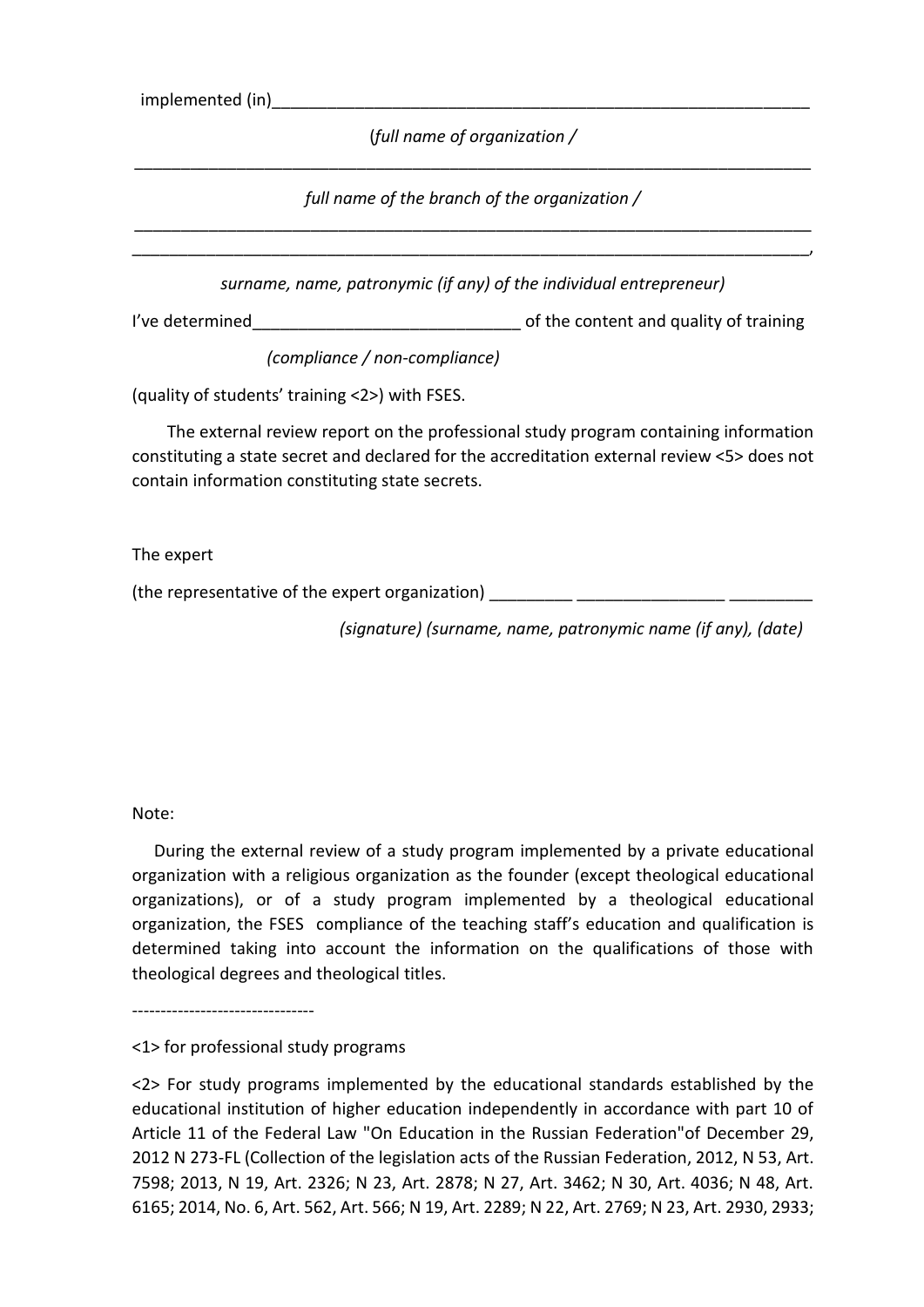N 26, Art. 3388; N 30, Art. 4217, 4257, 4263; 2015, N 1, Art. 42, 53, 72; N 14, Art. 2008; N 27, Art. 3951, 3989; N 29, Art. 4339, 4364; N 51, Art. 7241 ; 2016, N 1, Art. 8, 9, 24, 78; N 10, Art. 1320; N 23, Art. 3289, 3290; N 27, Art. 4160, 4219, 4223, 4238, 4239, 4246, 4292 )

<3> if non-compliances are identified in the content and quality of students' training with the federal state educational standard on study program declared for state accreditation.

<4> in case of non-submission of documents and (or) materials necessary for conducting an external review.

<5> for professional study programs containing information constituting a state secret.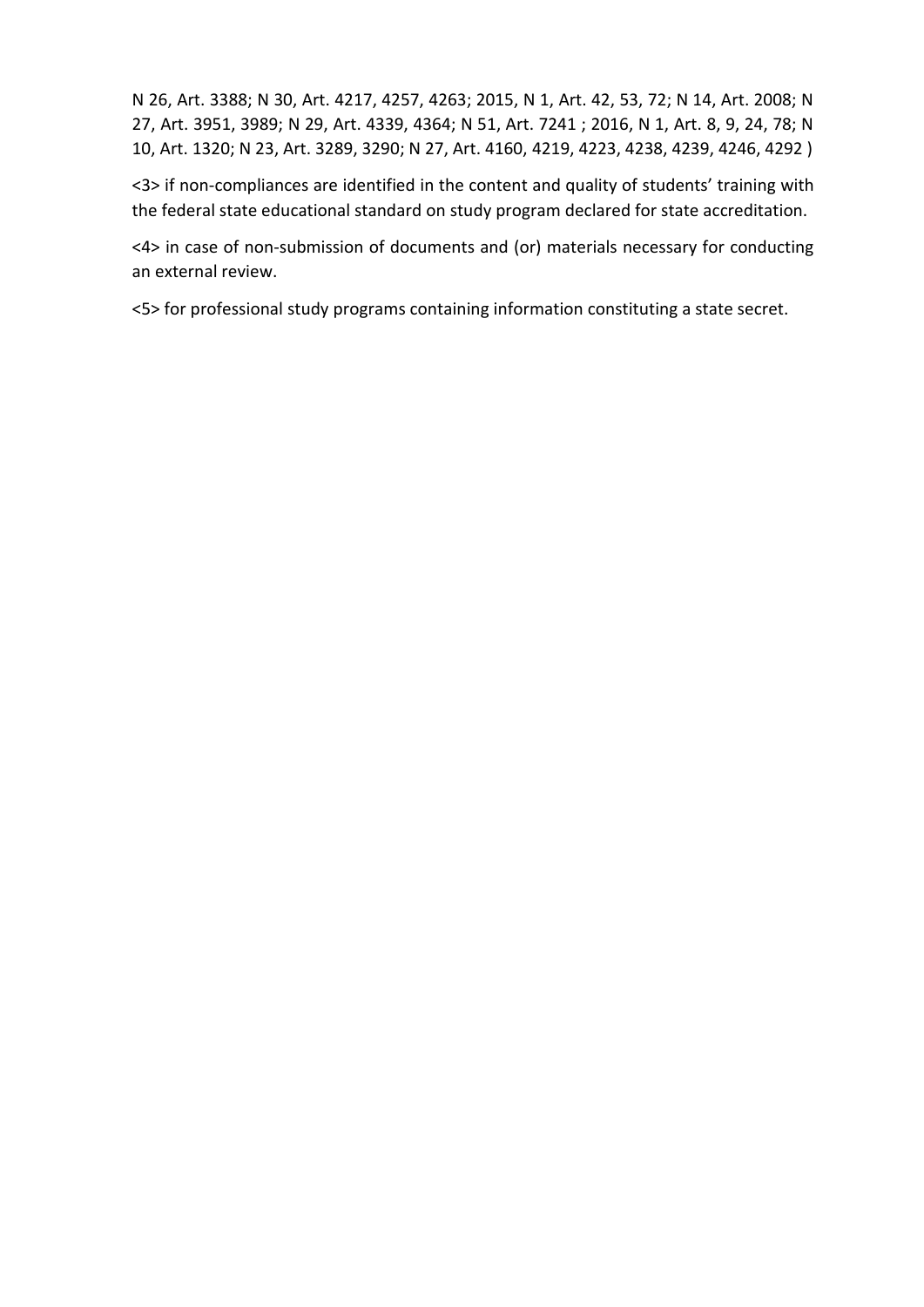Appendix N 2

Approved by the order of the Ministry of Education and Science of the Russian Federation of January 17, 2017 N 24

The form

## **CONCLUSION**

of the experts and (or) the representatives of the expert organizations

based on the external review results

"\_\_" \_\_\_\_\_\_\_\_\_\_\_\_\_\_\_\_\_\_\_\_\_\_ \_\_\_\_ г.

*(date)*

Based on \_\_\_\_\_\_\_\_\_\_\_\_\_\_\_\_\_\_\_\_\_\_\_\_\_\_\_\_\_\_\_\_\_\_\_\_\_\_\_\_\_\_\_\_\_\_\_\_\_\_\_\_\_\_\_\_\_\_\_\_\_\_\_\_

*(executive order of the accreditation body,*

*full name of the accreditation body)*

\_\_\_\_\_\_\_\_\_\_\_\_\_\_\_\_\_\_\_\_\_\_\_\_\_\_\_\_\_\_\_\_\_\_\_\_\_\_\_\_\_\_\_\_\_\_\_\_\_\_\_\_\_\_\_\_\_\_\_\_\_\_\_\_\_\_\_\_\_\_\_\_

of "<sup>1</sup> \_\_" \_\_\_\_\_\_\_\_\_\_\_\_\_\_\_ 20 \_\_ N \_\_\_\_\_\_\_, the external review was carried out by the experts and (or) the representatives of expert organizations (hereinafter referred to as the expert panel). They reviewed the basic study program (s) implemented by (in)

*(full name of educational organization \_\_\_\_\_\_\_\_\_\_\_\_\_\_\_\_\_\_\_\_\_\_\_\_\_\_\_\_\_\_\_\_\_\_\_\_\_\_\_\_\_\_\_\_\_\_\_\_\_\_\_\_\_\_\_\_\_\_\_\_\_\_\_\_\_\_\_\_\_\_\_\_\_*

\_\_\_\_\_\_\_\_\_\_\_\_\_\_\_\_\_\_\_\_\_\_\_\_\_\_\_\_\_\_\_\_\_\_\_\_\_\_\_\_\_\_\_\_\_\_\_\_\_\_\_\_\_\_\_\_\_\_\_\_\_\_\_\_\_\_\_\_\_\_\_\_\_

*or organization providing training (hereinafter - the organization)*

*(full name of the branch of the organization) \_\_\_\_\_\_\_\_\_\_\_\_\_\_\_\_\_\_\_\_\_\_\_\_\_\_\_\_\_\_\_\_\_\_\_\_\_\_\_\_\_\_\_\_\_\_\_\_\_\_\_\_\_\_\_\_\_\_\_\_\_\_\_\_\_\_\_\_\_\_\_\_\_* 

*\_\_\_\_\_\_\_\_\_\_\_\_\_\_\_\_\_\_\_\_\_\_\_\_\_\_\_\_\_\_\_\_\_\_\_\_\_\_\_\_\_\_\_\_\_\_\_\_\_\_\_\_\_\_\_\_\_\_\_\_\_\_\_\_\_\_\_\_\_\_\_\_\_*

*(surname, name, patronymic (if any) of the individual entrepreneur \_\_\_\_\_\_\_\_\_\_\_\_\_\_\_\_\_\_\_\_\_\_\_\_\_\_\_\_\_\_\_\_\_\_\_\_\_\_\_\_\_\_\_\_\_\_\_\_\_\_\_\_\_\_\_\_\_\_\_\_\_\_\_\_\_\_\_\_\_\_\_\_\_.*

*\_\_\_\_\_\_\_\_\_\_\_\_\_\_\_\_\_\_\_\_\_\_\_\_\_\_\_\_\_\_\_\_\_\_\_\_\_\_\_\_\_\_\_\_\_\_\_\_\_\_\_\_\_\_\_\_\_\_\_\_\_\_\_\_\_\_\_\_\_\_\_\_\_*

*identity document of the individual entrepreneur)*

The documents and (or) materials necessary for external review on basic study program (s) declared for state accreditation of educational activities, according to the lists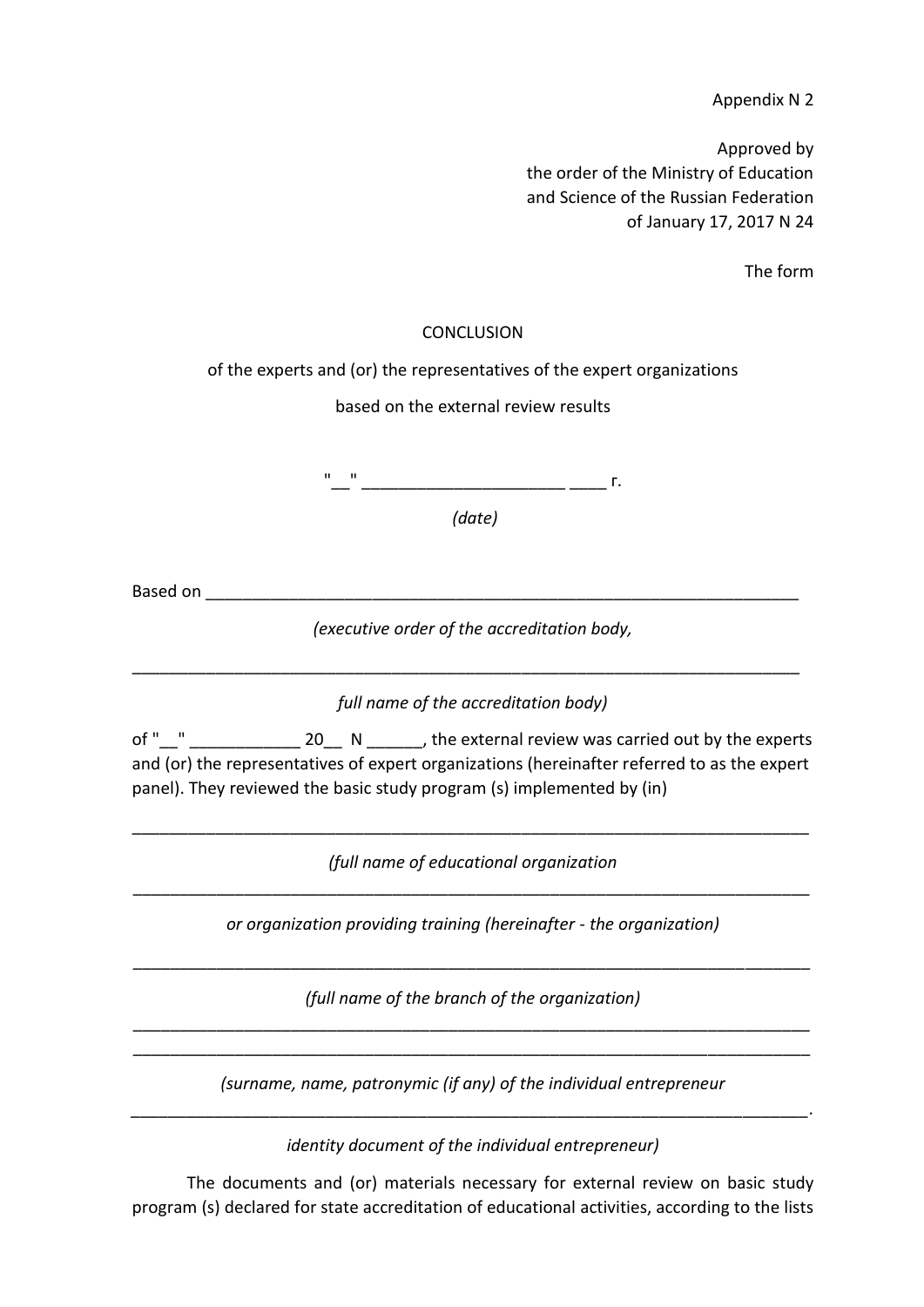of documents and (or) materials provided in the reports on external review, were submitter by the organization (branch of the organization, individual entrepreneur)

*(in full / not in full / not submitted (please specify)*

\_\_\_\_\_\_\_\_\_\_\_\_\_\_\_\_\_\_\_\_\_\_\_\_\_\_\_\_\_\_\_\_\_\_\_\_\_\_\_\_\_\_\_\_\_\_\_\_\_\_\_\_\_\_\_\_\_\_\_\_\_\_\_\_\_\_\_\_\_\_\_\_\_

According to the results of external review on the basic study program (s):

*(level of education)* 

*(code, name of an integrated group of professions, specialties and fields of training) <1>*

\_\_\_\_\_\_\_\_\_\_\_\_\_\_\_\_\_\_\_\_\_\_\_\_\_\_\_\_\_\_\_\_\_\_\_\_\_\_\_\_\_\_\_\_\_\_\_\_\_\_\_\_\_\_\_\_\_\_\_\_\_\_\_\_\_\_\_\_\_\_\_\_\_

\_\_\_\_\_\_\_\_\_\_\_\_\_\_\_\_\_\_\_\_\_\_\_\_\_\_\_\_\_\_\_\_\_\_\_\_\_\_\_\_\_\_\_\_\_\_\_\_\_\_\_\_\_\_\_\_\_\_\_\_\_\_\_\_\_\_\_\_\_\_\_ *(code, name of profession, specialty and fields of training) <1>*

\_\_\_\_\_\_\_\_\_\_\_\_\_\_\_\_\_\_\_\_\_\_\_\_\_\_\_\_\_\_\_\_\_\_\_\_\_\_\_\_\_\_\_\_\_\_\_\_\_\_\_\_\_\_\_\_\_\_\_\_\_\_\_\_\_\_\_\_\_\_\_\_\_

when determining the compliance of the content and quality of students' training (quality of students' training <2>) with the federal state educational standard (s)

*\_\_\_\_\_\_\_\_\_\_\_\_\_\_\_\_\_\_\_\_\_\_\_\_\_\_\_\_\_\_\_\_\_\_\_\_\_\_\_\_\_\_\_\_\_\_\_\_\_\_\_\_\_\_\_\_\_\_\_\_\_\_\_\_\_\_\_\_\_\_\_\_*

*(level of education, code and name of profession, specialty and direction of training (if any), details of the order of the Ministry of Education and Science of the Russian Federation*

*on the approval of the relevant federal state educational standard)*

\_\_\_\_\_\_\_\_\_\_\_\_\_\_\_\_\_\_\_\_\_\_\_\_\_\_\_\_\_\_\_\_\_\_\_\_\_\_\_\_\_\_\_\_\_\_\_\_\_\_\_\_\_\_\_\_\_\_\_\_\_\_\_\_\_\_\_\_\_\_\_\_

(hereinafter - FSES) the expert panel determined:

*(characteristics of the content and quality of students' training (quality of students' training <2>) in the study program (s)*

\_\_\_\_\_\_\_\_\_\_\_\_\_\_\_\_\_\_\_\_\_\_\_\_\_\_\_\_\_\_\_\_\_\_\_\_\_\_\_\_\_\_\_\_\_\_\_\_\_\_\_\_\_\_\_\_\_\_\_\_\_\_\_\_\_\_\_\_\_\_\_\_ \_\_\_\_\_\_\_\_\_\_\_\_\_\_\_\_\_\_\_\_\_\_\_\_\_\_\_\_\_\_\_\_\_\_\_\_\_\_\_\_\_\_\_\_\_\_\_\_\_\_\_\_\_\_\_\_\_\_\_\_\_\_\_\_\_\_\_\_\_\_\_\_ \_\_\_\_\_\_\_\_\_\_\_\_\_\_\_\_\_\_\_\_\_\_\_\_\_\_\_\_\_\_\_\_\_\_\_\_\_\_\_\_\_\_\_\_\_\_\_\_\_\_\_\_\_\_\_\_\_\_\_\_\_\_\_\_\_\_\_\_\_\_\_\_\_ \_\_\_\_\_\_\_\_\_\_\_\_\_\_\_\_\_\_\_\_\_\_\_\_\_\_\_\_\_\_\_\_\_\_\_\_\_\_\_\_\_\_\_\_\_\_\_\_\_\_\_\_\_\_\_\_\_\_\_\_\_\_\_\_\_\_\_\_\_\_\_\_\_ \_\_\_\_\_\_\_\_\_\_\_\_\_\_\_\_\_\_\_\_\_\_\_\_\_\_\_\_\_\_\_\_\_\_\_\_\_\_\_\_\_\_\_\_\_\_\_\_\_\_\_\_\_\_\_\_\_\_\_\_\_\_\_\_\_\_\_\_\_\_\_\_\_ \_\_\_\_\_\_\_\_\_\_\_\_\_\_\_\_\_\_\_\_\_\_\_\_\_\_\_\_\_\_\_\_\_\_\_\_\_\_\_\_\_\_\_\_\_\_\_\_\_\_\_\_\_\_\_\_\_\_\_\_\_\_\_\_\_\_\_\_\_\_\_\_\_ \_\_\_\_\_\_\_\_\_\_\_\_\_\_\_\_\_\_\_\_\_\_\_\_\_\_\_\_\_\_\_\_\_\_\_\_\_\_\_\_\_\_\_\_\_\_\_\_\_\_\_\_\_\_\_\_\_\_\_\_\_\_\_\_\_\_\_\_\_\_\_\_\_

\_\_\_\_\_\_\_\_\_\_\_\_\_\_\_\_\_\_\_\_\_\_\_\_\_\_\_\_\_\_\_\_\_\_\_\_\_\_\_\_\_\_\_\_\_\_\_\_\_\_\_\_\_\_\_\_\_\_\_\_\_\_\_\_\_\_\_\_\_\_\_\_

**CONCLUSIONS** 

\_\_\_\_\_\_\_\_\_\_\_\_\_\_\_\_\_\_\_\_\_\_\_\_\_\_\_\_\_\_\_\_\_\_\_\_\_\_\_\_\_\_\_\_\_\_\_\_\_\_\_\_\_\_\_\_\_\_\_\_\_\_\_\_\_\_\_\_

According to the external review results on basic study program (s) of

*(level of education)*